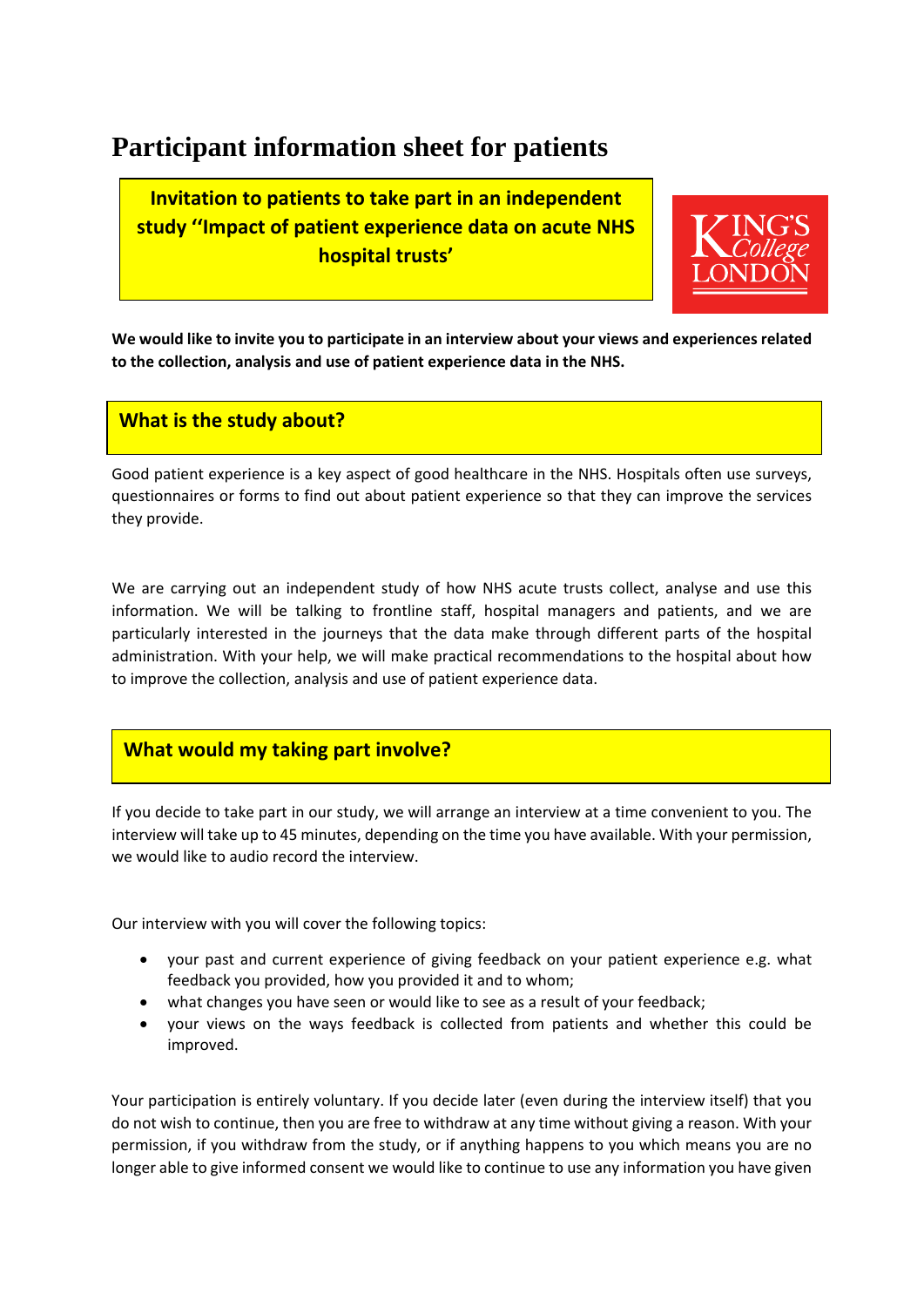us up to that time. Your care or treatment will not be affected if you decide not to take part. You can eventually contact us up to February 2018 to request we don't use the information you will provide during the interview.

It is likely that the staff in this ward will know if you take part in an interview. However, everything you say will be treated as confidential unless you tell us something that indicates that you or someone else is at risk of harm. We would discuss this with you before telling anyone else.

We will anonymise all data. This means that if we use extracts from the interview in any presentations or publications, we will not use your name, and we will do all we can to ensure neither you nor the Trust where you have been treated can be identified.

In accordance with King's College London's policy, on completion of the study all the information you have shared with us will be stored in a password-protected archive file on a secure King's College London drive for up to 7 years and will be accessible only to members of our research team. After 7 years, all the data we have collected from you will be destroyed.

Taking part in the study may not help you directly. But we will learn from your experience to make recommendations on how to improve the collection, analysis, and use of patient experience data. We hope this will lead to improvements in the quality of care.

We would like to offer you a £15 shopping voucher as a token of our appreciation of your time and involvement.

## **What if there's a problem?**

If you have a concern about any aspect of this study, you should ask to speak to the researchers who will do their best to answer your questions. Please see their contact details below. If you remain unhappy and wish to complain formally, you can do this through the Patient Advice and Liaison Service (PALS), [INSERT TRUST PALS CONTACT DETAILS]

In the event that something does go wrong and you are harmed during the research then you may have grounds for legal action for compensation against King's College London but you may have to pay your legal costs. King's College London maintains adequate insurance to cover any liabilities arising from the study.

**Who is organising and funding the research?**